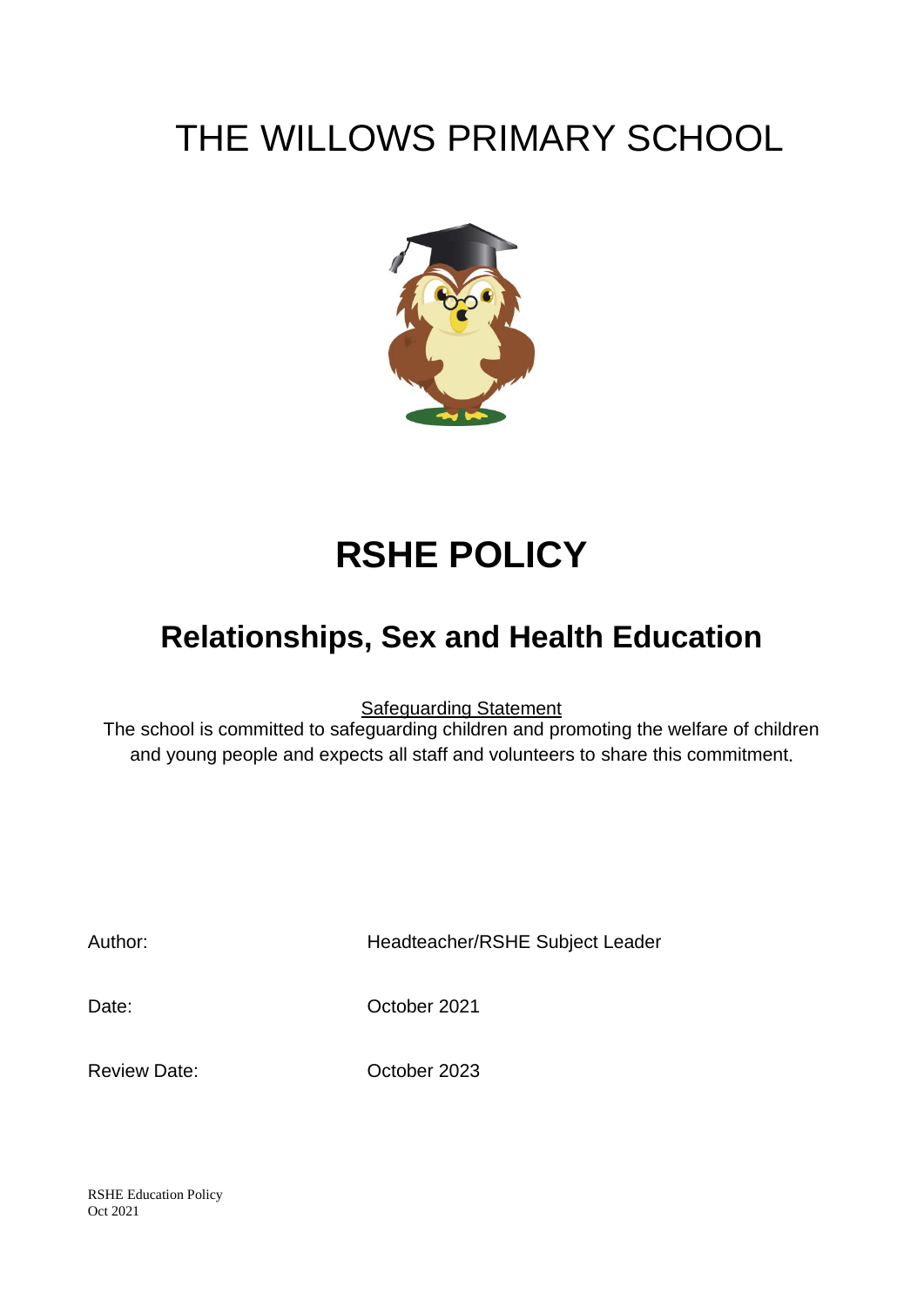#### **Intent**

We want all children to grow up healthy, happy, safe, and able to manage the challenges and opportunities of modern Britain. Our curriculum is designed to equip all children with the knowledge to make informed decisions about their wellbeing, health and relationships as well as preparing them for a successful adult life.

Our RSHE curriculum will put in place the building blocks needed for positive and safe relationships, including with family, friends and online. Children are taught what a relationship is, what friendship is, what family means and who can support them. In an age-appropriate way, they will develop their understanding of how to treat others with kindness, consideration and respect.

We strive to give learners the information they need to make good decisions about their own health and wellbeing, to recognise issues in themselves and others, and to seek support as early as possible when issues arise.

#### **Why do we teach Relationships and Health Education?**

- First and foremost: it helps to keep pupils safe: RHE gives pupils the knowledge to tell right from wrong, and the skills to assess risk and seek support if they are worried. Giving pupils the correct language to describe genitals helps to keep them safe. If someone touches them inappropriately, they can seek help from an adult and accurately describe what is happening.
- It gives pupils information and skills to make healthy choices. pupils need to have knowledge about what is healthy and what is not but also the skills to be able to use this information. RHE provides the perfect environment for pupils to practice these skills safely.
- It promotes tolerance and respect. We want pupils to become adults who are accepting of all people, even if their way of life is not the same as their own.
- It develops the skills to form and maintain healthy relationships: whether friendships, family, or with teachers, every pupil needs these skills in order to function effectively in society.
- Pupils need to be prepared for the changes of puberty before onset. Some pupils will begin these changes in year 5 or even earlier, they need to know what is going to happen and how to deal with these changes.

**Our aspiration is that our children have the knowledge and skills to keep themselves safe, make healthy choices, develop respect for themselves and others, and form positive and healthy relationships.**

**In addition, as recommended by the Department for Education, we also teach non-statutory elements of sex education in an age-appropriate manner in Year 5 and Year 6.**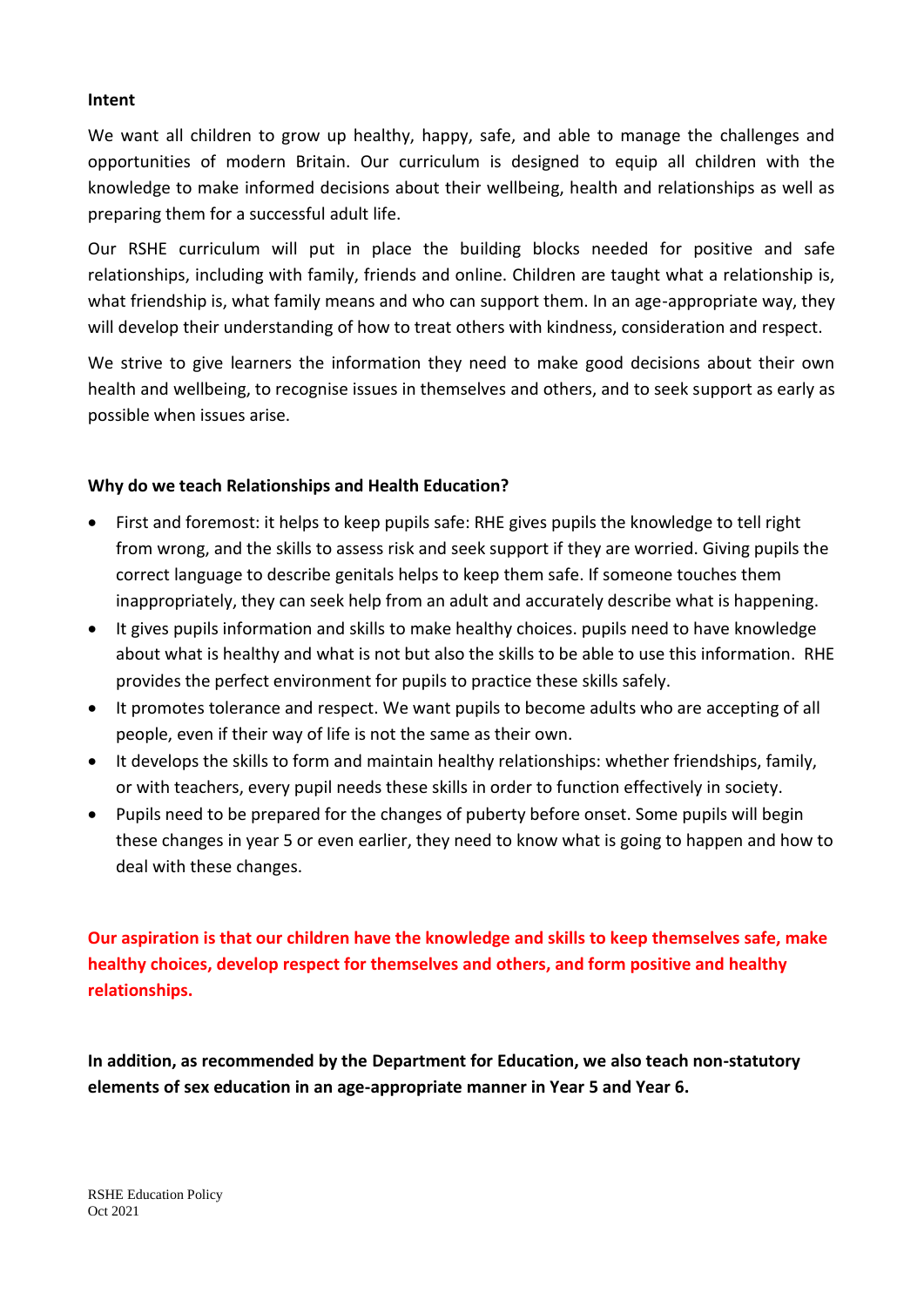#### **Implementation**

#### **EYFS – Personal, Social and Emotional Development**

Children's personal, social and emotional development (PSED) is crucial for children to lead healthy and happy lives, and is fundamental to their cognitive development. Underpinning their personal development are the important attachments that shape their social world. Strong, warm and supportive relationships with adults enable children to learn how to understand their own feelings and those of others. Children should be supported to manage emotions, develop a positive sense of self, set themselves simple goals, have confidence in their own abilities, to persist and wait for what they want and direct attention as necessary. Through adult modelling and guidance, they will learn how to look after their bodies, including healthy eating, and manage personal needs independently. Through supported interaction with other children they learn how to make good friendships, co-operate and resolve conflicts peaceably. These attributes will provide a secure platform from which children can achieve at school and in later life

#### **Toddlers and young children will be learning to:**

- Find ways to calm themselves, through being calmed and comforted by an adult
- Establish their sense of self
- Express preferences and decisions trying new things and establishing their autonomy.
- Engage with others through gestures, gaze and talk.
- Use that engagement to achieve a goal. For example, gesture towards their cup to say they want a drink.
- Find ways of managing transitions, e.g. from their parent to their key person
- Thrive as they develop self-assurance
- Look back as they crawl or walk away from their key person. Look for clues about how to respond to something interesting.
- Play with increasing confidence on their own and with other children, because they know their key person is nearby and available.
- Feel confident when taken out around the local neighbourhood and enjoy exploring new places with their key person
- Feel strong enough to express a range of emotions.
- Grow in independence, rejecting help ("me do it").
- Begin to show 'effortful control'. For example, waiting for a turn and resisting the strong impulse to grab what they want or push their way to the front.
- Be increasingly able to talk about and manage their emotions.
- Notice and ask questions about differences, such as skin colour, types of hair, gender, special needs and disabilities, religion and so on.
- Develop friendships with other children.
- Safely explore emotions beyond their normal range through play and stories.
- Talk about their feelings in more elaborated ways: "I'm sad because..." or "I love it when ...".
- Learn to use the toilet with help, and then independently.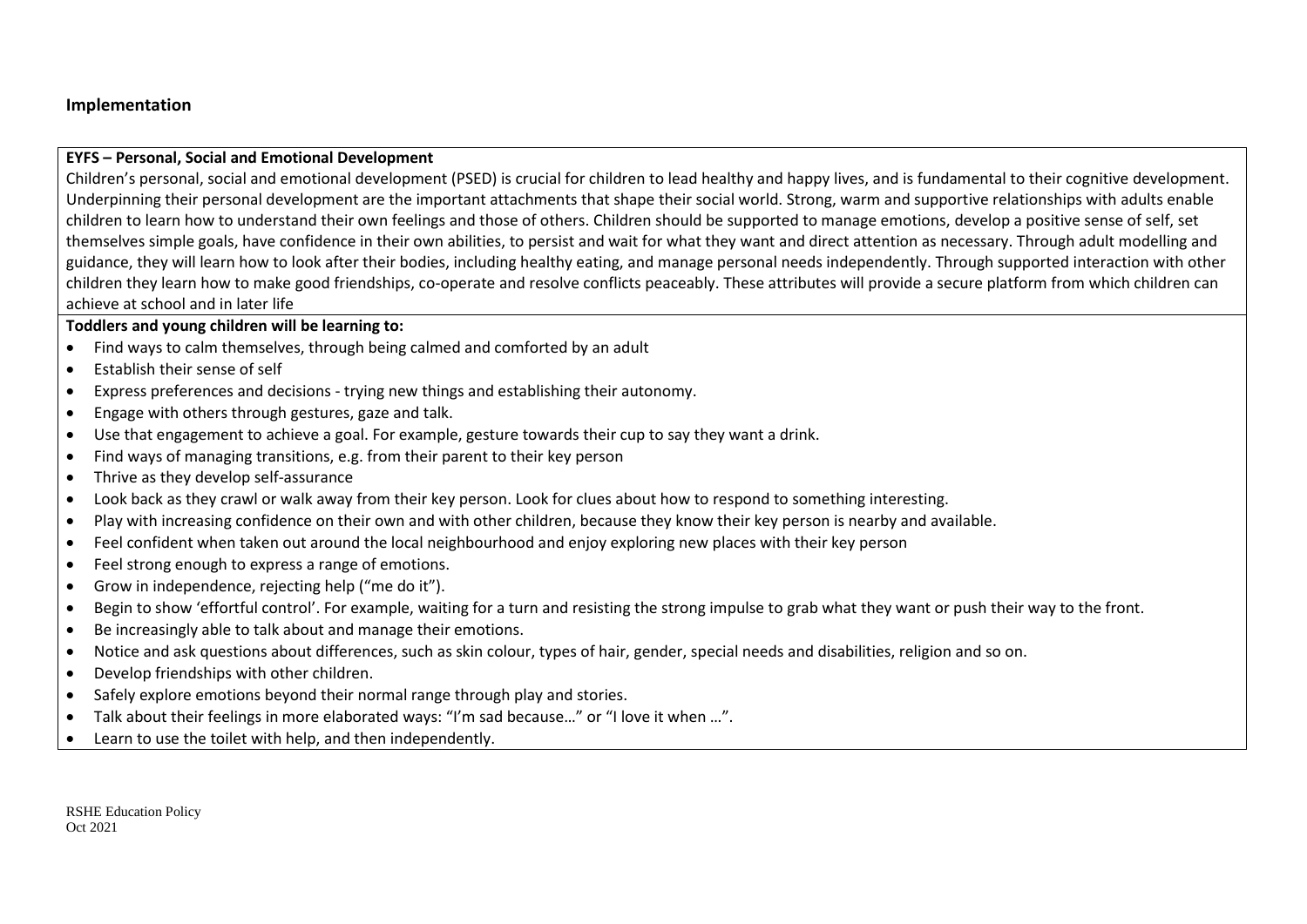**3 and 4-year-olds will be learning to:**

- Select and use activities and resources, with help when needed. This helps them to achieve a goal they have chosen, or one which is suggested to them.
- Develop their sense of responsibility and membership of a community
- Become more outgoing with unfamiliar people, in the safe context of their setting. Show more confidence in new social situations
- Play with one or more other children, extending and elaborating play ideas.
- Find solutions to conflicts and rivalries. For example, accepting that not everyone can be Spider-Man in the game, and suggesting other ideas
- Increasingly follow rules, understanding why they are important. Remember rules without needing an adult to remind them
- Develop appropriate ways of being assertive. Talk with others to solve conflicts. Talk about their feelings using words like 'happy', 'sad', 'angry' or 'worried'.
- Understand gradually how others might be feeling.
- Be increasingly independent in meeting their own care needs, e.g., brushing teeth, using the toilet, washing and drying their hands thoroughly. Make healthy choices about food, drink, activity and tooth brushing.

#### **Children in reception will be learning to:**

- See themselves as a valuable individual
- Build constructive and respectful relationships
- Express their feelings and consider the feelings of others.
- Show resilience and perseverance in the face of challenge
- Identify and moderate their own feelings socially and emotionally
- Think about the perspectives of others.
- Manage their own needs personal hygiene
- Know and talk about the different factors that support their overall health and wellbeing regular physical activity, healthy eating, tooth brushing, sensible amounts of 'screen time', having a good sleep routine, being a safe pedestrian

#### **Across KS1 and KS2, we have created a Relationships, and Health Education curriculum for each year group using half termly topics.**

#### Healthy and happy friendships

This topic explores friendships: their importance, what being a good friend means, and how to keep friendships positive and healthy. Pupils investigate their own values and identity (including their online identity), and develop skills to resolve difficulties within friendships, including maintaining and respecting personal boundaries and safe touch, managing peer pressure and the effects on friendships of change.

#### Similarities and differences

This topic explores and celebrates the similarities and differences between people, exploring and encouraging ways to value and respect difference and diversity. It looks at the damaging effect that stereotypes can have, and how to identify and challenge them. It helps pupils recognise their own personal strengths and abilities, and develop self-respect.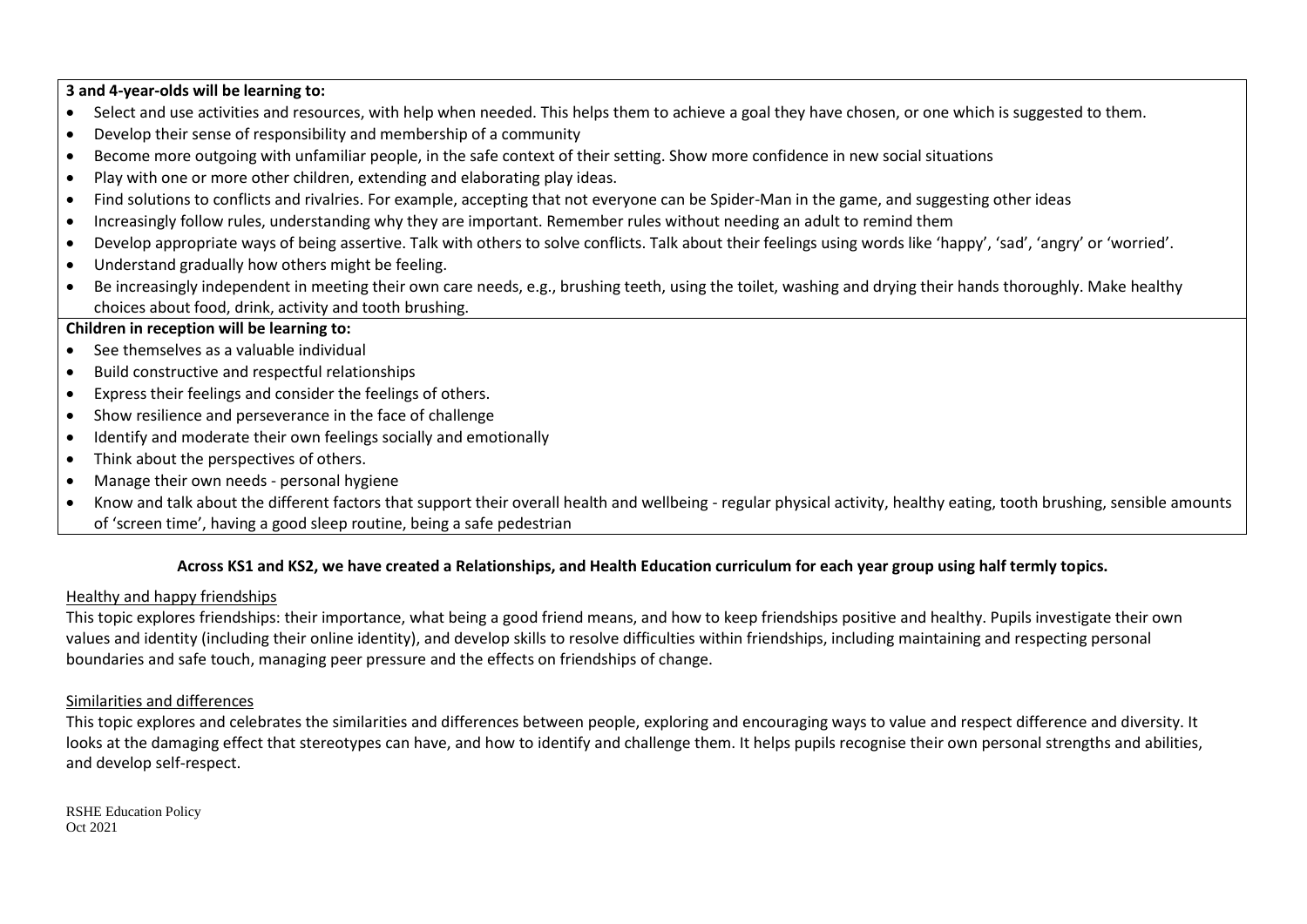#### Caring and responsibility

This topic focuses on special people. It explores why they are special and how they care for and keep one another safe. It examines pupils' increasing responsibilities towards themselves and others as they get older, including the role they can play and the difference they can make within their communities.

#### Families and committed relationships

This topic explores the importance and diversity of families, and the characteristics of healthy, positive family relationships. It enables pupils to recognise when they may feel unsafe within a family, and how to ask for help if they need it. It identifies the characteristics of a committed relationship, and at Year 6 explores human reproduction and other ways that people can start a family.

#### Healthy bodies, healthy minds

This topic explores how to stay healthy, both physically and mentally. It explores ways to maintain wellbeing and prevent illness; how to develop a healthy, balanced lifestyle; and the consequences and effects of different habits and choices. It encourages the development of positive self-worth and recognition, what might affect or influence unhealthy ways of thinking, and how to overcome this.

#### Coping with change

This topic explores how people grow and change from babies, through puberty to adulthood. At Key Stage 1, it examines ways in which children have grown and how they will continue to change, and how to develop resilience to change. At Key Stage 2, it identifies changes that will take place in children's bodies during puberty, and explores ways to manage the emotional effects of life changes, including transition to secondary school.

|           | <b>Autumn Term</b>                               | <b>Spring Term</b>                         | <b>Summer Term</b>                                |
|-----------|--------------------------------------------------|--------------------------------------------|---------------------------------------------------|
| <b>Y1</b> | Making friends and getting along                 | Our special people                         | Amazing bodies                                    |
|           | Recognising strengths and respecting differences | The importance of family                   | Growing and changing                              |
| <b>Y2</b> | What makes a happy friendship?                   | Special people in our communities          | Staying safe and healthy                          |
|           | Strengths, abilities and stereotypes             | The diversity of families                  | Growing up and setting goals                      |
| <b>Y3</b> | Being a good friend                              | Responsibilities and boundaries            | Sleep, food and hygiene                           |
|           | Valuing and respecting one another               | Different types of committed relationships | Coping with feelings and when things change       |
| Υ4        | Influences and personal choices                  | Solving friendship difficulties            | Right and responsibilities                        |
|           | Personal safety & Hygiene                        | Identity and diversity                     | Families and another relationships                |
| <b>Y5</b> | Changing friendships                             | Caring in the community                    | Valuing our bodies and minds                      |
|           | Celebrating strengths and setting goals          | Healthy, committed relationships           | Puberty and emotions                              |
| Y6        | Relationships and feelings                       | Being the best me                          | Coping with emotional effects of life changes     |
|           | Respectful behaviour online and off line         | Responsible behaviour as we get older      | Starting a family (sex & relationships education) |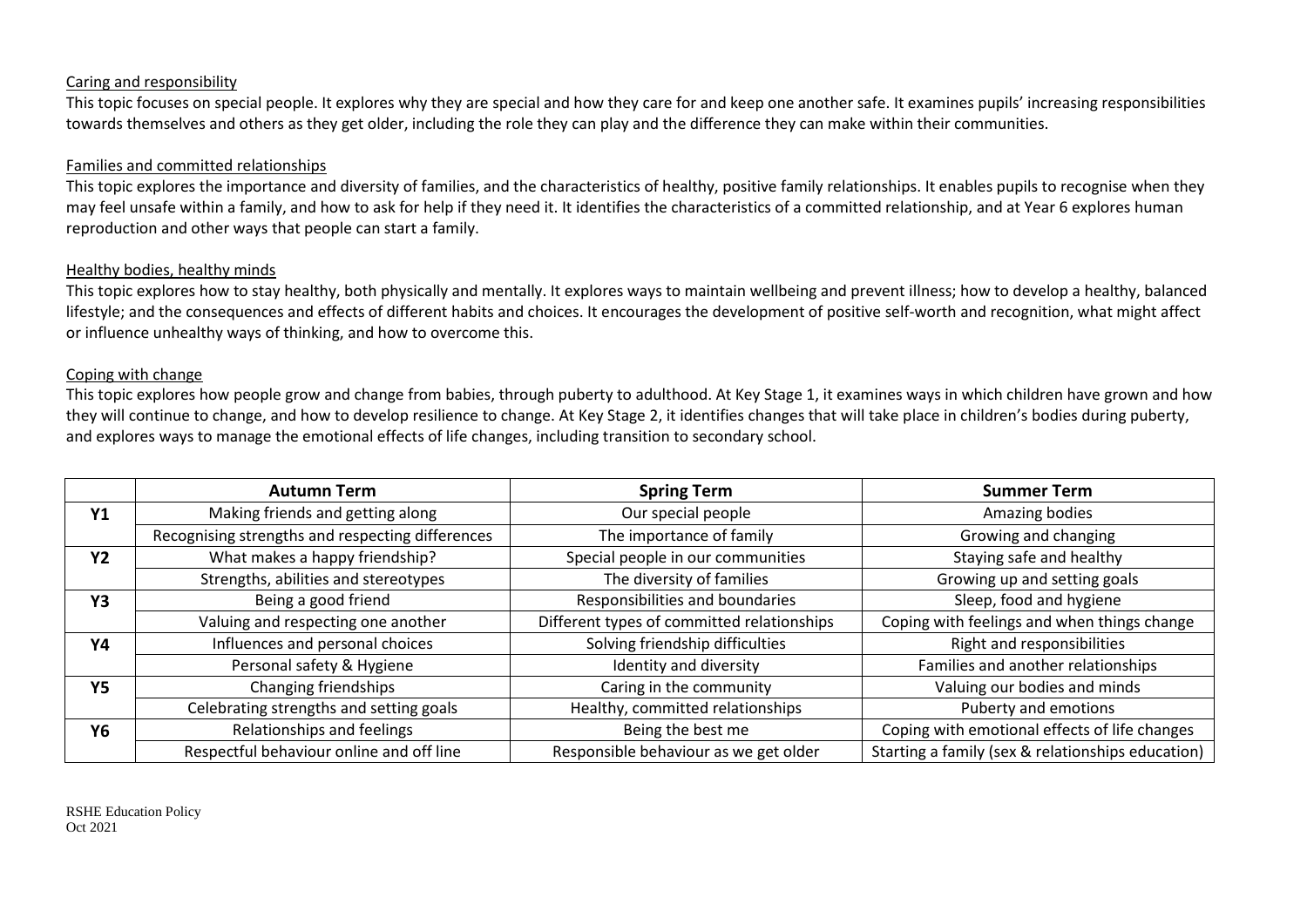#### **Time and Organisation**

RSHE is taught weekly in every year group. Pupils are taught in groups and as a class, according to the nature of the learning task. To deliver our curriculum, we use the Discovery Education Health and Relationships Programme in dedicated lesson time, in addition to cross-curricular learning through science, topic work and assemblies. The programme lessons progress from year 1 to year 6 with activities and videos to make learning engaging and enjoyable for our pupils, as well as developing their learning and understanding in an age-appropriate way.

Teachers will answer any questions from children in an age-appropriate and factual way, without personal bias or judgement. All teachers will have boxes in their classrooms where pupils can post questions anonymously if they wish. Questions will be answered in one of the following ways: by providing an answer to the whole class; by giving an individual answer to a pupil, or, on rare occasions, by contacting parents if we feel the question would be better handled in the home setting. Any questions that give rise to concerns of a safeguarding nature will be handled in line with our published safeguarding policy.

#### **Special Needs and Classroom Support**

Appropriate differentiated provision is planned by teachers to accommodate individual needs.

#### **Pupils' Record of Their Work**

Pupils' independent and group work can be recorded in a variety of ways relevant to the type and purpose of the activity. This includes the use of photos and IPADs as well as recording work in their RE books. Class RSHE Discussion books are used to capture thoughts, reflections and responses generated in lessons where the main method of teaching and learning has been discussion rather than written work/recording.

#### **Resources**

Every class uses the videos and resources from the Discovery Education Health and Relationships Programme. Teachers and children also have access to age-related topic books relating to the key areas being studied.

#### **Monitoring and Assessment**

Pupils are monitored both individually and in groups depending on the specific activities they will be undertaking. Assessment techniques used include observation, practical tasks and discussion.

#### **Relationships Education**

Relationships Education will put in place the building blocks needed for positive and safe relationships, including with family, friends and online. Your child will be taught what a relationship is, what friendship is, what family means and who can support them. In an age-appropriate way, we will cover how to treat each other with kindness, consideration and respect.

By the end of primary school, pupils should be taught content on:

- families and people who care for me, caring friendships
- respectful relationships
- online relationships
- being safe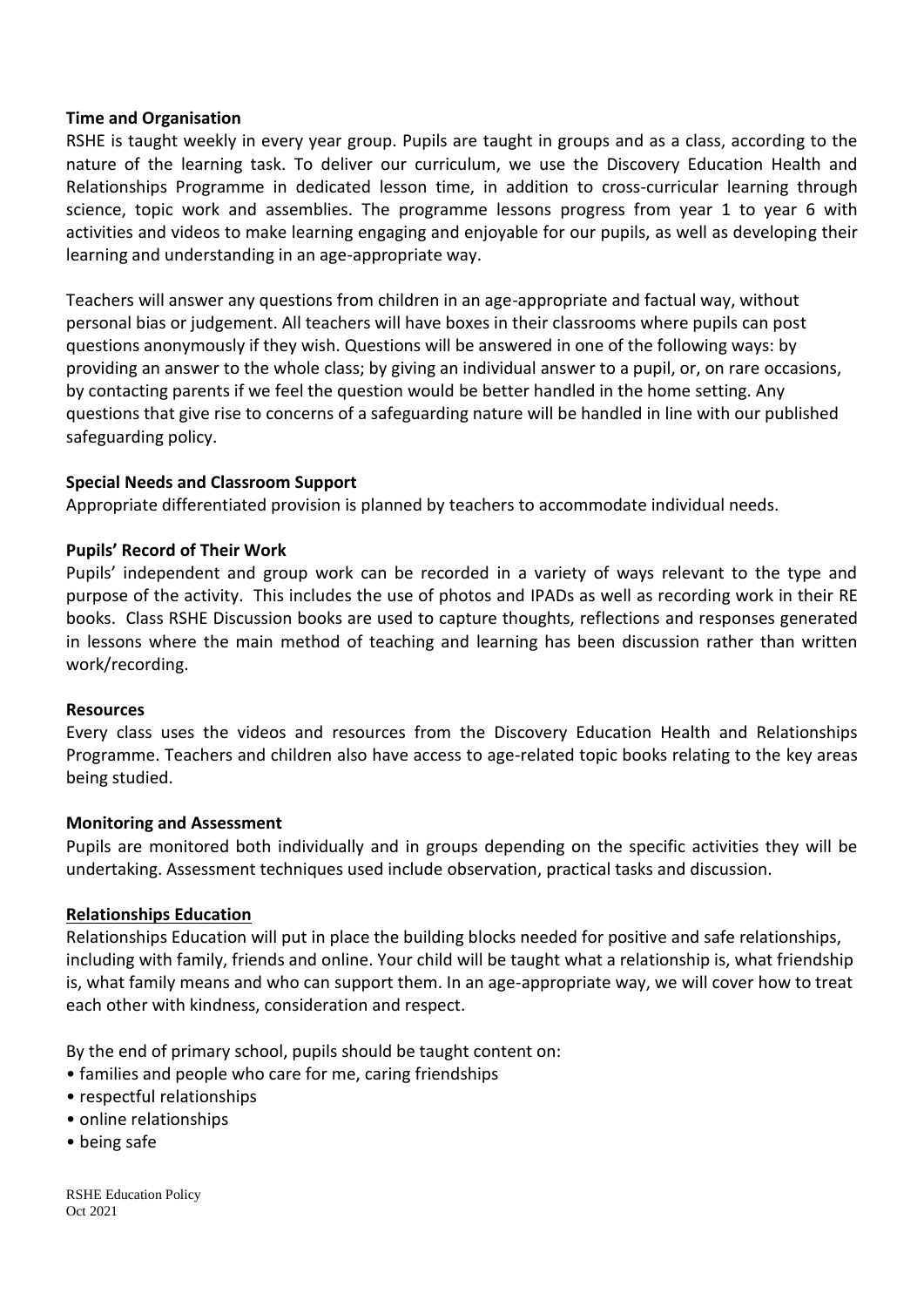#### **Health Education**

Health Education aims to give your child the information they need to make good decisions about their own health and wellbeing, to recognise issues in themselves and others, and to seek support as early as possible when issues arise.

By the end of primary school, pupils should be taught content on:

- mental wellbeing
- internet safety and harms
- physical health and fitness
- healthy eating
- facts and risks associated with drugs, alcohol and tobacco
- health and prevention, basic first aid
- changing adolescent body

#### **Sex Education**

Sex education is not compulsory in primary school. However, as recommended by the Department for Education, we teach the statutory and non-statutory elements of sex education in an age-appropriate manner in Year 5 and Year 6.

| Year 5 $\vert$    | Coping with change                      | How puberty (statutory) changes can affect our emotions and                                               |  |
|-------------------|-----------------------------------------|-----------------------------------------------------------------------------------------------------------|--|
|                   |                                         | feelings and ways to manage this; questions about puberty and                                             |  |
|                   |                                         | change, including periods/menstruation (statutory) and wet dreams.                                        |  |
| Year <sub>6</sub> | Families and committed<br>relationships | Sex education: adult relationships and human reproduction,<br>including different ways to start a family. |  |

The national curriculum for science also includes subject content in related areas, such as the main external body parts, the human body as it grows from birth to old age (including puberty) and reproduction in some plants and animals.

#### **Consultation with Parents**

Government guidance (2019) requires that all schools in England consult with parents when developing their curriculum and policy on Relationships Education. Parents were consulted prior to the development of our RHE curriculum. Parents continue to be consulted annually regarding our Sex Education lessons as part of our RSHE curriculum.

#### **Right to withdraw**

Parents cannot withdraw their child from Relationships and Health Education because it is important that all children receive this content, covering topics such as friendships and how to stay safe. In line with legislation, parents have the right to withdraw children from the non-statutory elements of sex education lessons in Year 5 and 6. If you would like to exercise the right to excuse your child from these lessons, please send a letter direct to school for the attention of the Headteacher, explaining your request.